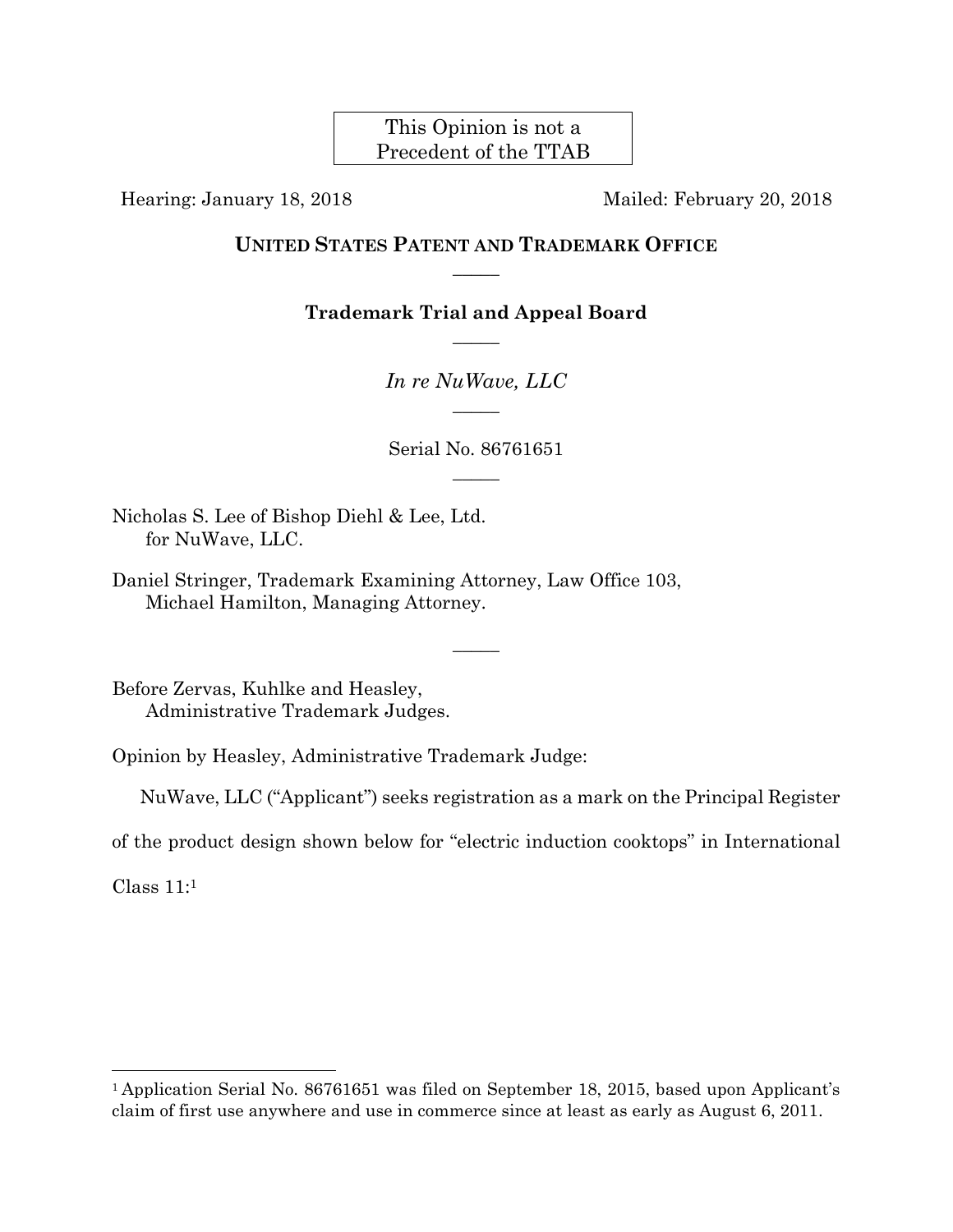

The Application includes a description of the applied-for mark as follows:

The mark consists of a three-dimensional configuration of a portable cooktop in which the overall appearance of the cooktop is circular. The lining in the drawing consisting of vertical lines around the base of the cooktop are intended to show the approximate three-dimensional shape of the cooktop body and are not claimed as a feature of the mark. The broken lines depicting the circular cooking surface of applicant's goods serve to show positioning of the mark and are not claimed as part of the mark.

Applicant's specimen depicts its electric induction cooktop:



 As Applicant explains, induction cooktops, which may be placed on kitchen counters, "work without getting hot; rather they generate a magnetic field which causes the pan itself to get hot," as demonstrated by a screenshot from one of Applicant's infomercials:

<sup>2</sup> Sept. 18, 2015 specimen.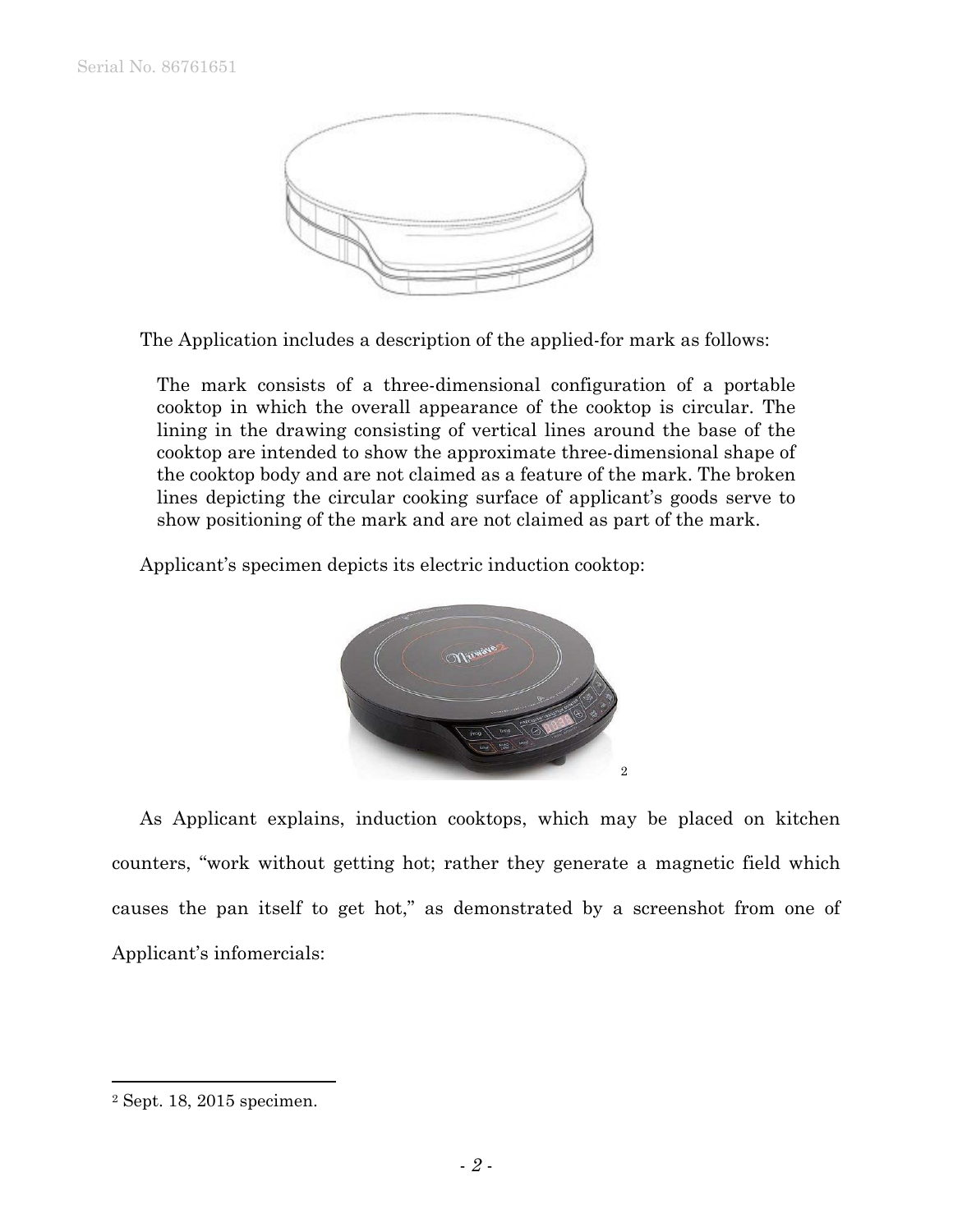$\overline{a}$ 



The Trademark Examining Attorney has refused registration of Applicant's applied-for mark under Trademark Act Sections 1, 2, and 45, 15 U.S.C. §§ 1051, 1052 and 1127, on the ground that the applied-for mark, as used in connection with the identified goods, is a nondistinctive configuration of the goods that has not acquired distinctiveness under Section 2(f), 15 U.S.C. § 1052(f). When the refusal was made final, Applicant appealed and requested reconsideration. After the Examining Attorney denied the request for reconsideration, the appeal was resumed. We affirm the refusal to register.

# **I. Nondistinctive Product Configuration**

 Product configurations are not inherently distinctive because consumers are not predisposed to equate such configurations with particular sources: "even the most unusual of product designs--such as a cocktail shaker shaped like a penguin--is intended not to identify the source, but to render the product itself more useful or

<sup>3</sup> Nov. 9, 2015 Response to Office Action Trademark Status and Document Retrieval (TSDR) p. 16. All references to the TSDR are to the pdf version.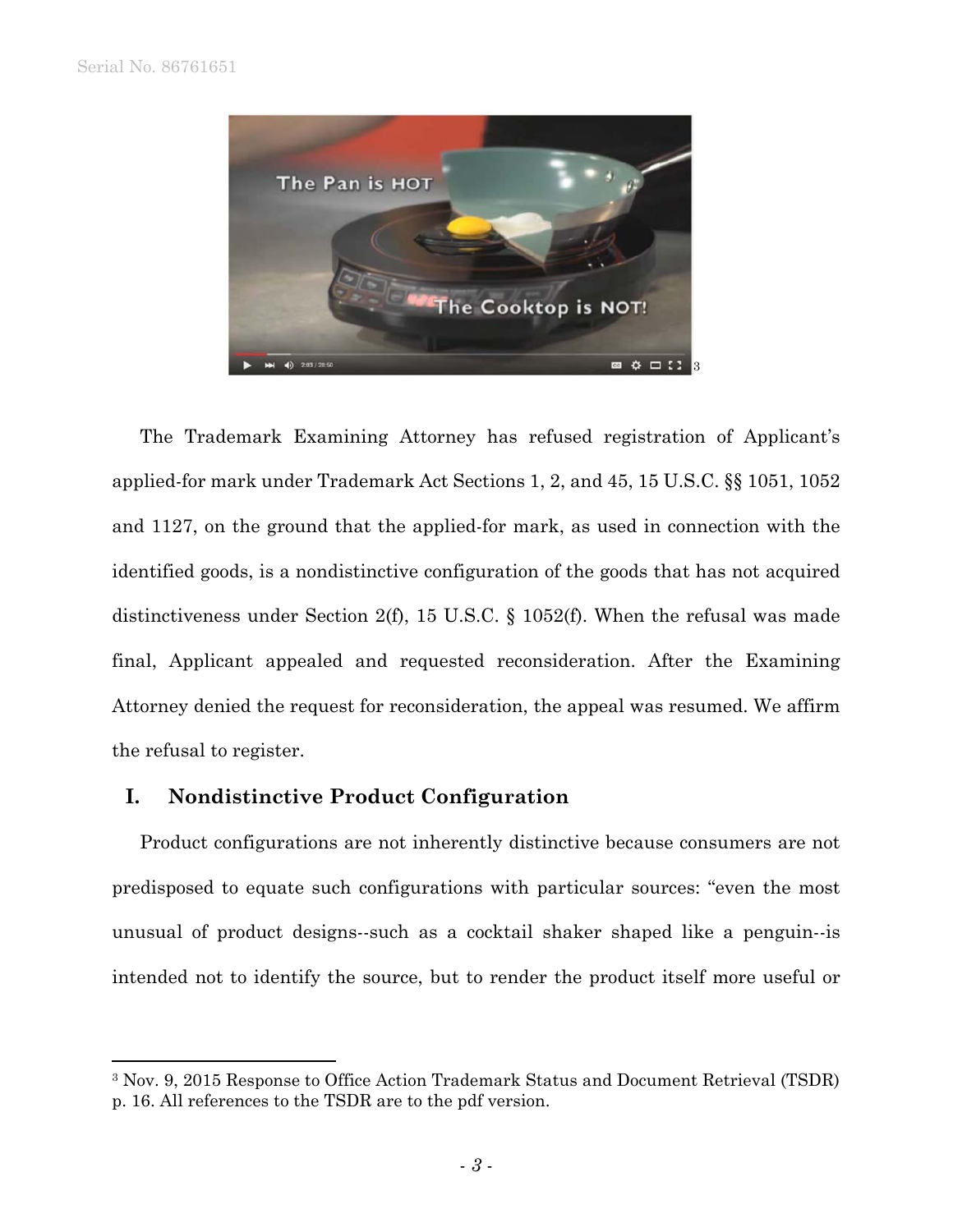more appealing." *Wal-Mart Stores Inc. v. Samara Bros. Inc*., 529 U.S. 205, 54 USPQ2d 1065, 1068-1069 (2000), *cited in In re Slokevage,* 441 F.3d 957, 78 USPQ2d 1395, 1398 (Fed. Cir. 2006); *In re Change Wind Corp.,* 123 USPQ2d 1453, 1467 (TTAB 2017).

 Hence, product designs may be registered as marks only upon a showing of acquired distinctiveness. *E.g., In re Slokevage*, 78 USPQ2d at 1398-99; *AS Holdings, Inc. v. H & C Milcor, Inc.,* 107 USPQ2d 1829, 1837 (TTAB 2013); *In re Udor U.S.A., Inc*., 89 USPQ2d 1978, 1986 (TTAB 2009).

 Applicant conceded as much at oral argument and in the course of prosecution, acknowledging that its product configuration is not inherently distinctive, and arguing that it has acquired distinctiveness.4 *See Cold War Museum, Inc. v. Cold War Air Museum, Inc.*, 586 F.3d 1352, 92 USPQ2d 1626, 1629 (Fed. Cir. 2009) ("Where an applicant seeks registration on the basis of Section 2(f), the mark's descriptiveness is a nonissue; an applicant's reliance on Section 2(f) during prosecution presumes that the mark is descriptive."); *Yamaha Int'l. Corp. v. Hoshino Gakki Co. Ltd.,* 840 F.2d 1572, 6 USPQ2d 1001, 1005 (Fed. Cir. 1988) ("Where, as here, an applicant seeks a registration based on acquired distinctiveness under Section 2(f), the statute accepts a lack of inherent distinctiveness as an established fact.").

# **II. Acquisition of Distinctiveness**

1

 Applicant bears the burden of proving acquired distinctiveness. *In re La. Fish Fry Prods., Ltd.*, 797 F.3d 1332, 116 USPQ2d 1262, 1264 (Fed. Cir. 2015); *In re Fantasia* 

<sup>4</sup> *See* Nov. 9, 2015 Response to Office Action TSDR p. 17 *et seq*.; April 18, 2016 Response to Office Action TSDR p. 2 *et seq*.; Nov. 4, 2016 Request for Reconsideration TSDR p. 3.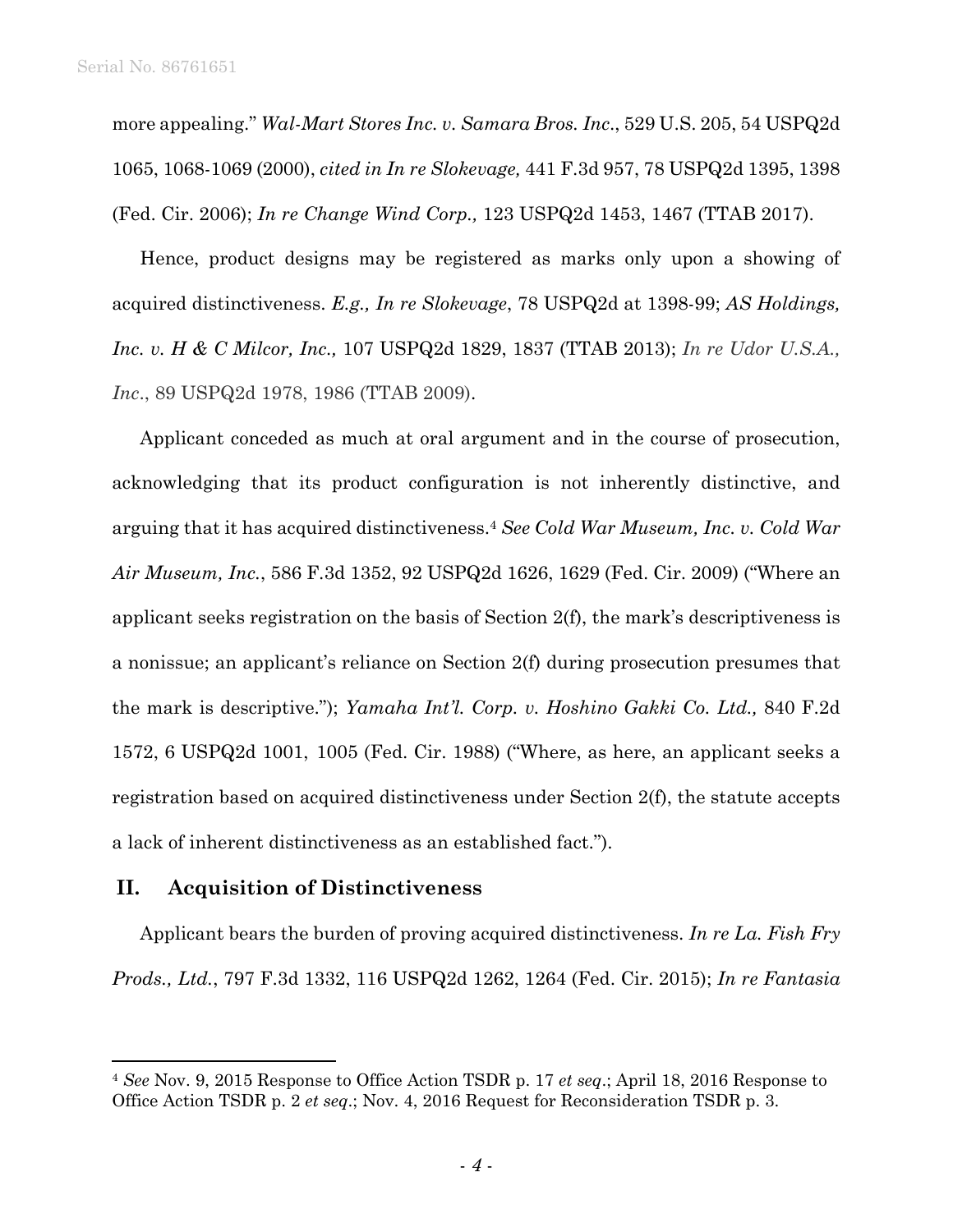$\overline{a}$ 

*Dist., Inc.*, 120 USPQ2d 1137, 1143 (TTAB 2016). To show that a proposed mark has acquired distinctiveness, an applicant must demonstrate that the relevant public understands the primary significance of the matter as identifying the *source* of a product or service rather than the product or service itself. *Inwood Laboratories, Inc. v. Ives Laboratories, Inc.*, 456 U.S. 844, 214 USPQ 1, 4 n. 11 (1982); *In re Slokevage,* 78 USPQ2d at 1398. This burden is particularly heavy where an applicant seeks to establish the distinctiveness of a product configuration, which consumers are predisposed to view as useful or appealing, not source-indicating. *Yamaha v. Hoshino Gakki*, 6 USPQ2d 1001, at 1008; *Kohler Co. v. Honda Giken Kogyo K.K.,* 125 USPQ2d 1468, 1504 (TTAB 2017).

To support a claim of acquired distinctiveness, an Applicant may submit evidence of copying by others, advertising expenditures, sales success, length and exclusivity of use, unsolicited media coverage, and consumer studies. On this list, no single factor is determinative. The evidence must relate to the promotion and recognition of the specific configuration embodied in the applied-for mark, and not to the goods in general. *In re Change Wind,* 123 USPQ2d at 1467; 37 C.F.R. § 2.41(a)(2),(3).

 Applicant contends, in essence, that the rounded shape of its cooktop distinguishes it from its competitors' cooktops, most of which are rectangular. In support of this claim of acquired distinctiveness, Applicant relies primarily upon its Executive Vice President, Gene H. Kim's declaration, with exhibits.<sup>5</sup>

<sup>5</sup> Kim declaration, 9/15/2015, Nov. 9, 2015 Response to Office Action TSDR pp. 22-24.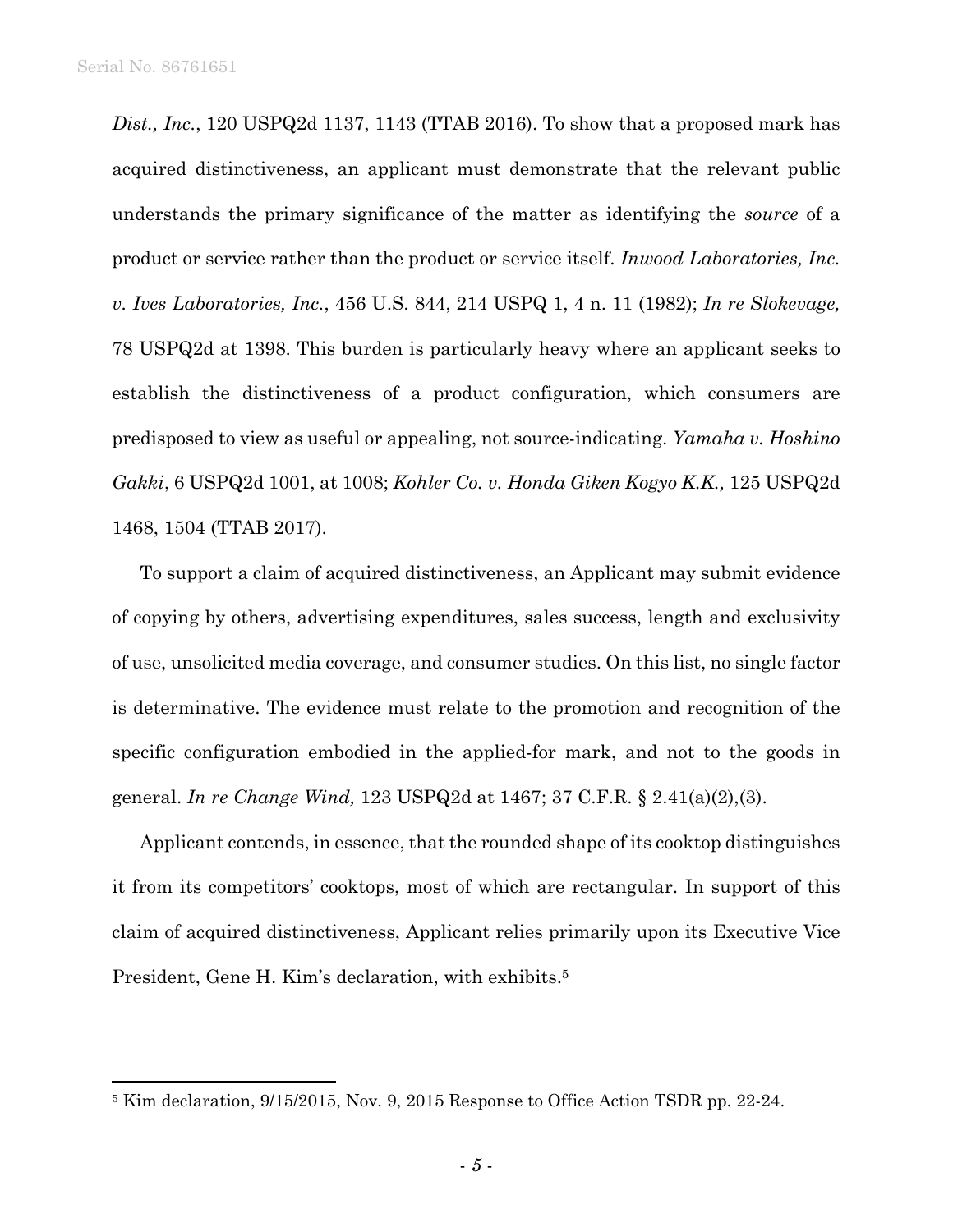l

 The Examining Attorney notes that affidavits and declarations of an applicant's employees, officers, and attorneys are usually self-serving, and carry little weight.<sup>6</sup> But as Applicant notes, Mr. Kim's declaration is not based solely on conclusory assertions, but on facts offered to support a finding of secondary meaning, such as Applicant's length and exclusivity of use of the design, on its advertising and sales, on its unsolicited media coverage, and on its design patent, as well as on others' copying of the design.7 We consider these factors in turn.

### *Length and Exclusivity of Use*

 According to the Kim declaration, Applicant began selling its round cooktop configuration at least as early as August 6, 2011, and has continuously used this product design since then.8 From then until August 2015 (when Applicant filed suit against a competitor for marketing a rounded induction cooktop), Mr. Kim avers that he was not aware of any other person, company or association using its rounded cooktop shape on any induction cooktops in the United States. "In fact," he states, "all other major sellers of portable induction cooktops appear to utilize a square or rectangular cooktop shape."9

 In this case, the Examining Attorney observes, cooktops are commonly offered in a variety of different shapes, including rounded and rectangular shapes, such that

<sup>6</sup> Examining Attorney's brief, 13 TTABVUE 12 *citing In re David Crystal, Inc.*, 296 F.2d 771, 773, 132 USPQ 1, 2 (C.C.P.A. 1961); *In re Gray Inc.*, 3 USPQ2d 1558, 1560 (TTAB 1987); *In re Cent. Counties Bank*, 209 USPQ 884, 888 (TTAB 1981); TMEP §1212.06(c) (Oct. 2017).

<sup>7</sup> April 18, 2016 Response to Office Action TSDR p. 2; Kim declaration, 9/15/2015, Nov. 9, 2015 Response to Office Action TSDR pp. 22-24.

<sup>8</sup> Kim declaration, 9/15/2015 ¶¶ 2, 4, Nov. 9, 2015 Response to Office Action TSDR p. 22.

<sup>9</sup> Kim decl. ¶ 11, Nov. 9, 2015 Response to Office Action TSDR p. 24.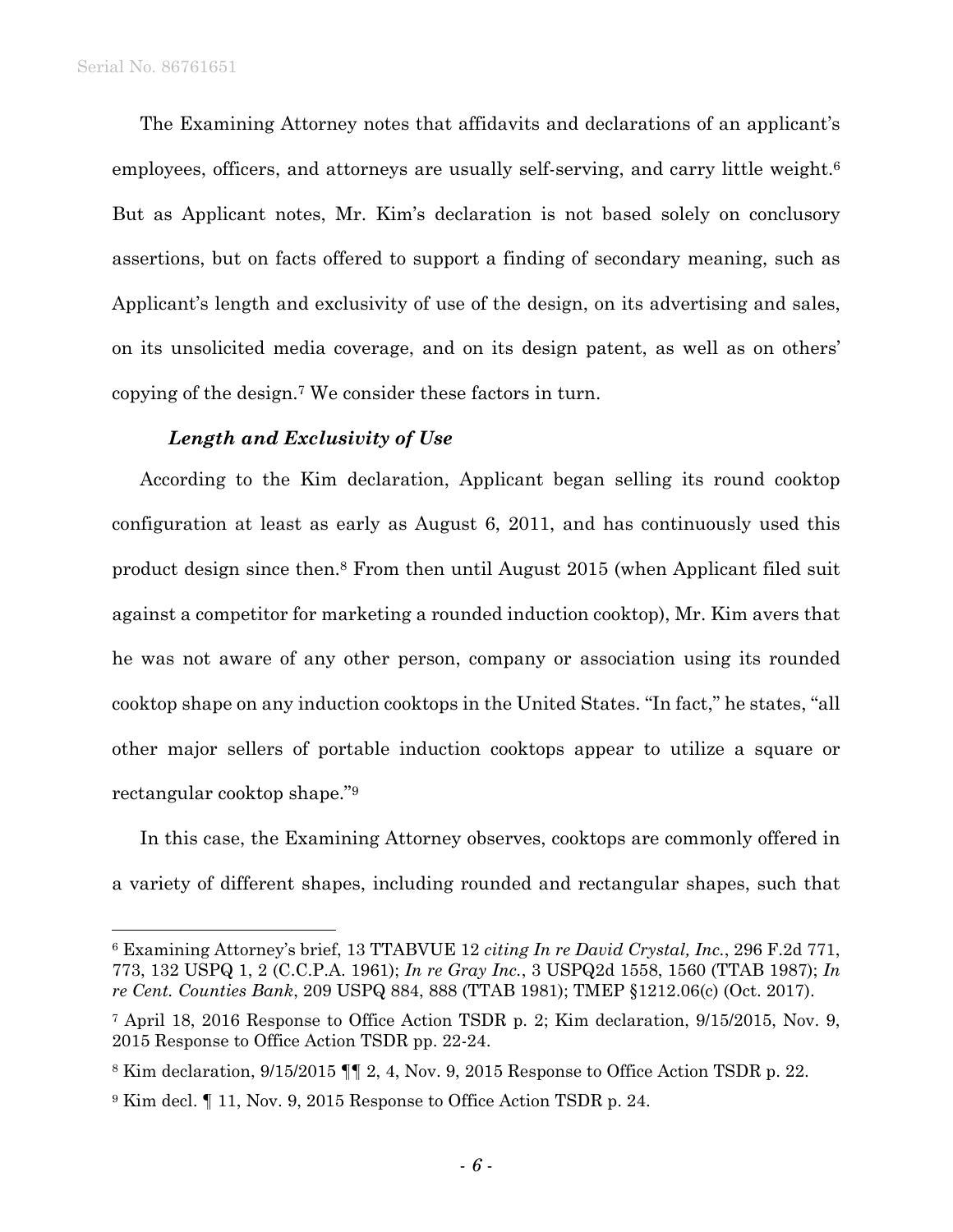consumers would not find Applicant's rounded shape particularly exclusive, distinctive, or source-indicating.10 This point is corroborated by competing induction cooktops made of record. For example:



Another example of a competitor's rounded cooktop shape:



 These third-party uses do not have to be identical to Applicant's configuration to vitiate its claim of substantially exclusive use. *Saint-Gobain Corp v. 3M Co.,* 90 USPQ2d 1425, 1440 (TTAB 2007). As the Examining Attorney points out, all of the cooktops have round cooking surfaces, on which pots and pans are placed; they differ

<sup>10</sup> Nov. 18, 2016 Office Action TSDR pp. 1-2.

<sup>11</sup> Magneticcooky.com, Dec. 2, 2015 Office Action TSDR p. 41.

<sup>&</sup>lt;sup>12</sup> MaxiMatic B Elite Platinum Induction Cooker, Dec. 2, 2015 Office Action TSDR p. 40.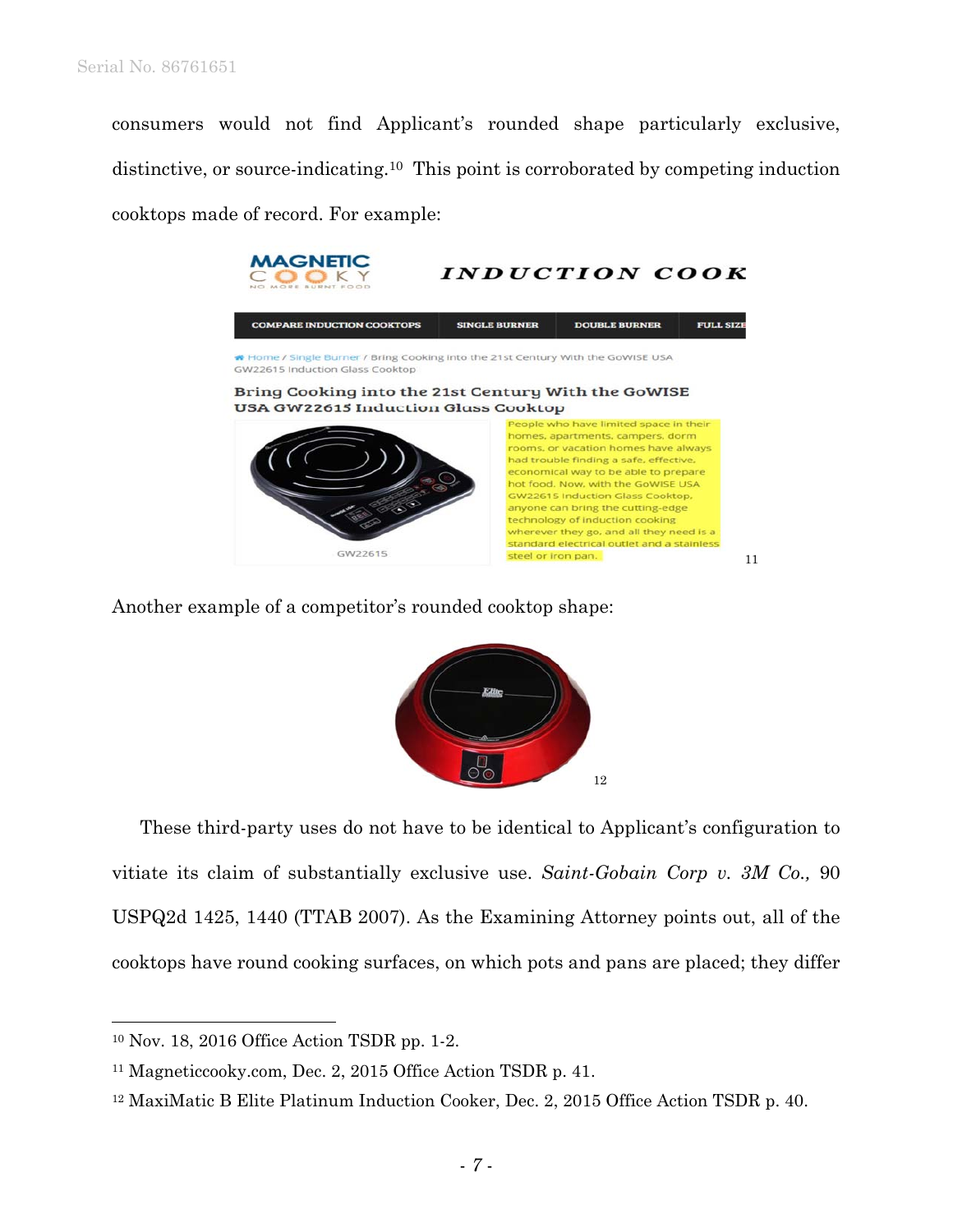

only in the shape of the base under the cooking surface, e.g.:

1:06:38 PM 11/18/2016

13

 Media coverage of Applicant's cooktop confirms that, "[u]nlike the majority of portable induction cooktops that are a square or a rectangle, this one is round…."14 But the media reviews tend to focus on the usefulness and aesthetic appearance of

<sup>&</sup>lt;sup>13</sup> Guide.alibaba.com/shopping-guides/portable-cooktop 11/18/2016, Nov. 18, 2016 Office Action TSDR p. 3.

<sup>14</sup> magneticcooky.com/nuwave-titanium-pic-2-vsduxtop-8300st/, April 18, 2016 Response to Office Action TSDR p. 46.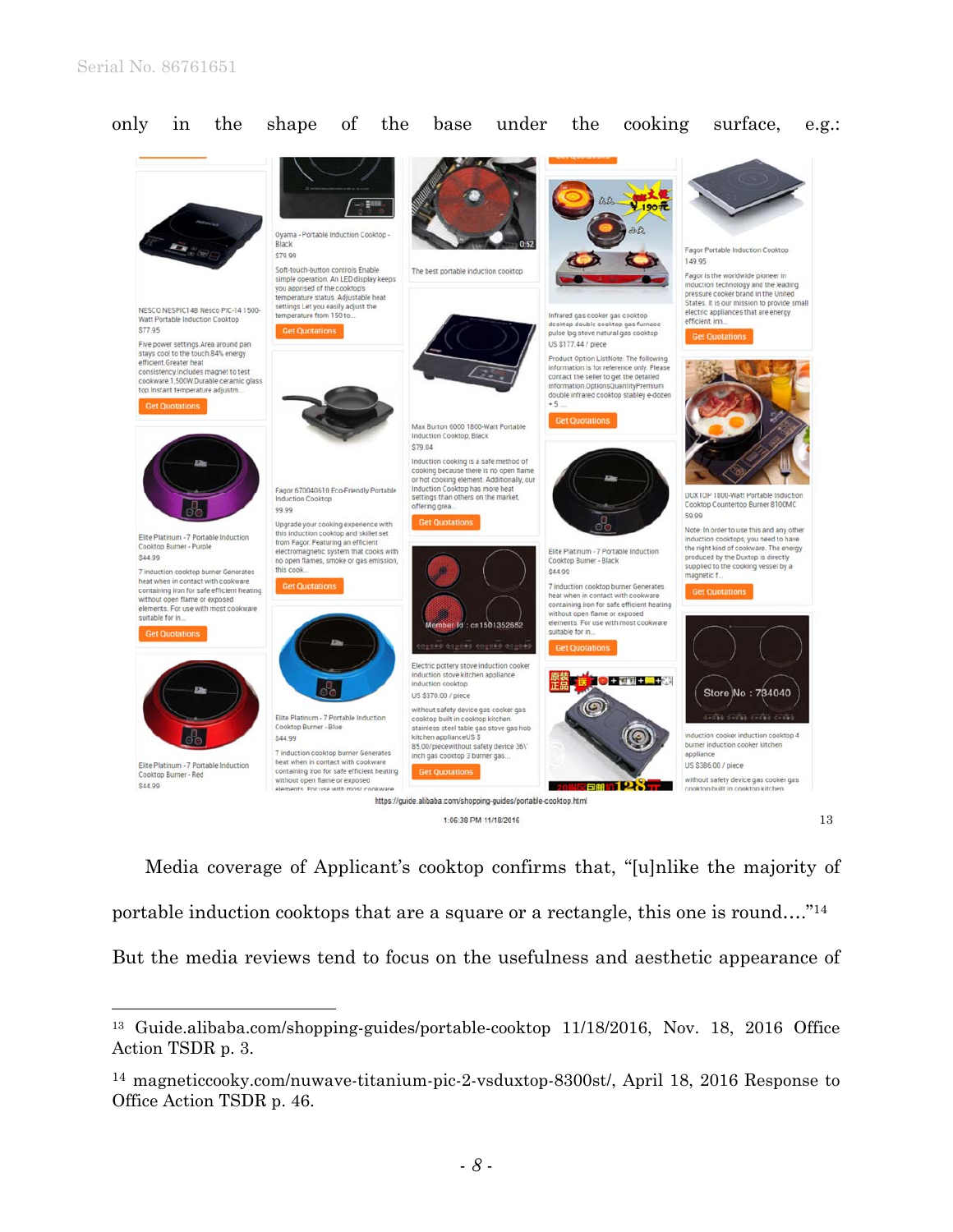Serial No. 86761651

Applicant's rounded product design. According to one review, for example, "NuWave PIC introduces to you a rather pretty looking semi-spherical shaped induction cooktop…. It's a cool looking, compact black color cooktop which has its controls on the front side along the panel."15 According to another review, "Aside from flexibility, its visual appeal is another reason for its popularity. In fact, even if it is served at the middle of the dining table, it can look like an elegant centerpiece, which is also functional at the same time."16 So just as *Wal-Mart v. Samara* predicted, those viewing Applicant's product are not predisposed to equate its configuration with a particular source, but to view the product itself as more useful or appealing. *Wal-Mart v. Samara,* 54 USPQ2d at 1069; *see also In re Change Wind,* 123 USPQ2d at 1468.

 As the Examining Attorney correctly observes, the length of time needed to acquire distinctiveness in the mind of the consuming public is proportional to the nondistinctiveness of the applied-for mark.17 *See In re Udor,* 89 USPQ2d at 1986 ("We also agree with the Trademark Examining Attorney that given the nature of this alleged mark, a mere claim of five years of use is insufficient to overcome this showing. Analogizing to the possible registrability of highly descriptive terms which may nevertheless acquire distinctiveness, we note that the lesser the degree of inherent distinctiveness, the heavier the burden to prove it has acquired

<sup>15</sup> Expert.com, April 18, 2016 Response to Office Action TSDR p. 13.

<sup>16</sup> Top5-Reviews.com/best-portable-induction-cooktop-reviews/ 4/6/2016 April 18, 2016 Response to Office Action TSDR p. 31.

<sup>17</sup> Examining Attorney's brief, 13 TTABVUE 10-11.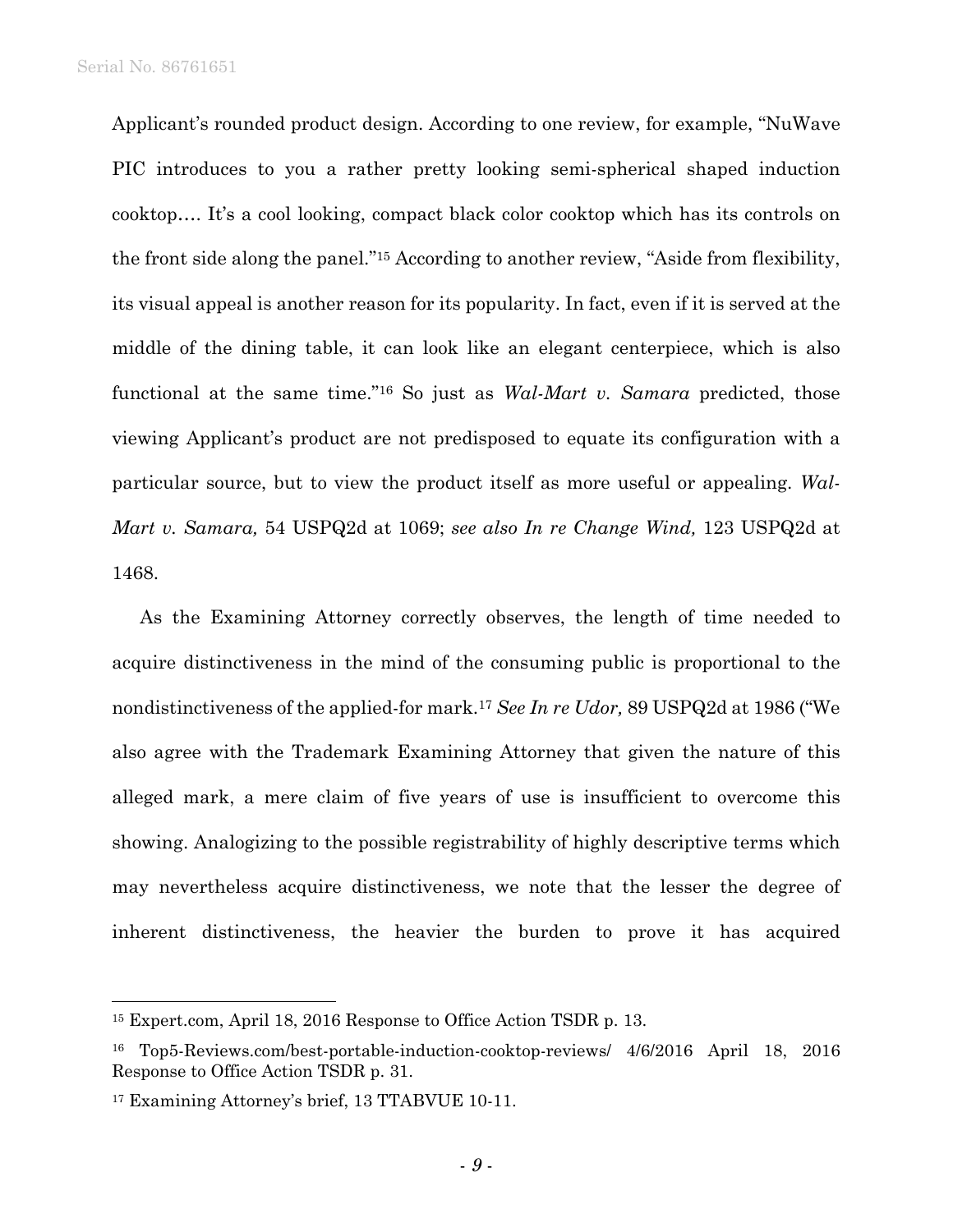distinctiveness."). Because the applied-for mark in this case is a nondistinctive product configuration, which consumers may appreciate for its utility or appearance rather than its source, a showing of five or more years' use is insufficient. *See In re Koninklijke Philips Elecs. N.V.,* 112 USPQ2d 1177, 1186 (TTAB 2014). Indeed, in similar cases involving product configurations, far longer periods of use have been found insufficient. *See, e.g., In re R.M. Smith, Inc.*, 734 F.2d 1482, 222 USPQ 1, 3 (Fed. Cir. 1984) (eight years' use not sufficient evidence of acquired distinctiveness for configuration of pistol grip water nozzles); *In re Van Valkenburgh*, 97 USPQ2d 1757, 1766 (TTAB 2011) (16 years' use not conclusive or persuasive to show acquired distinctiveness of motorcycle stands); *Mag Instrument Inc. v. Brinkmann Corp.*, 96 USPQ2d 1701, 1723 (TTAB 2010) (27 years' use insufficient to show acquired distinctiveness for dual bands on flashlight).

 For these reasons, Applicant has not demonstrated substantially exclusive use of its product design for a sufficient duration to acquire distinctiveness.

### *Advertising and Sales*

 According to the Kim declaration, Applicant has advertised its product with the rounded cooktop shape in trade shows, conferences, conventions, catalogs, brochures, flyers, websites, TV infomercials, and magazine ads. Its annual advertising and marketing figures are:

| Year | Amount       |
|------|--------------|
| 2011 | \$59,000     |
| 2012 | \$22,400,000 |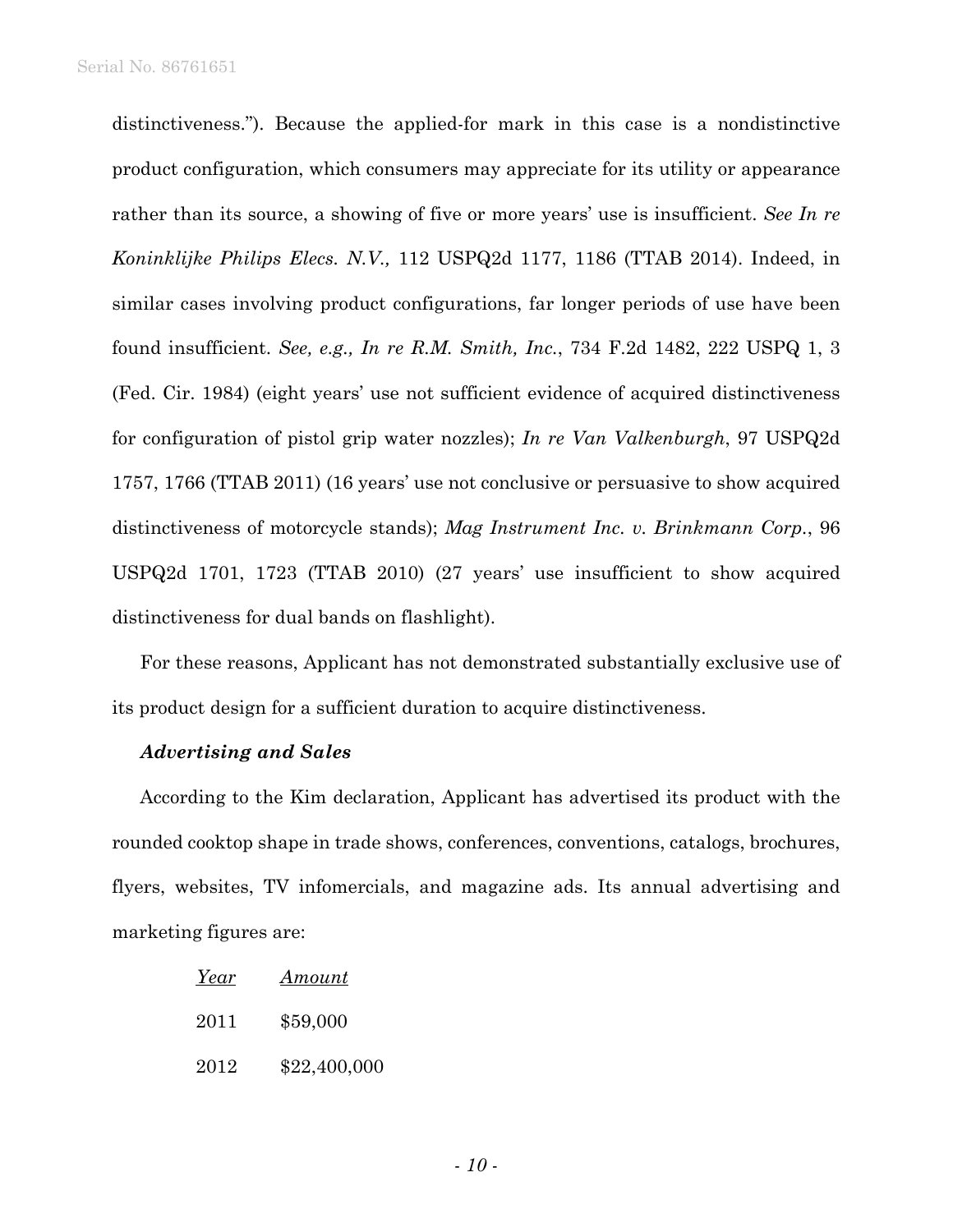2013 \$39,800,000

2014 \$28,900,000

2015 \$13,200,000 (to date of declaration)

 Total advertising and marketing expenditures during this period were approximately \$100,000,000.18

 During that same time period, sales of Applicant's product line increased steadily, in wholesale dollar volume of sales to retailers and distributors:

| Year | Amount                                |
|------|---------------------------------------|
| 2011 | \$57,000                              |
| 2012 | \$63,700,000                          |
| 2013 | \$117,000,000                         |
| 2014 | \$84,000,000                          |
| 2015 | \$36,000,000 (to date of declaration) |

Total dollar sales during this period were over \$300,000,000.19

 These advertising and sales numbers are respectable. But we note that Applicant's advertising and packaging consistently identify Applicant's product by the word mark "Nuwave," as indicated below:

<sup>18</sup> Kim decl. ¶ 6, Nov. 9, 2015 Response to Office Action TSDR p. 23.

<sup>19</sup> Kim decl. ¶ 8, Nov. 9, 2015 Response to Office Action TSDR p. 23.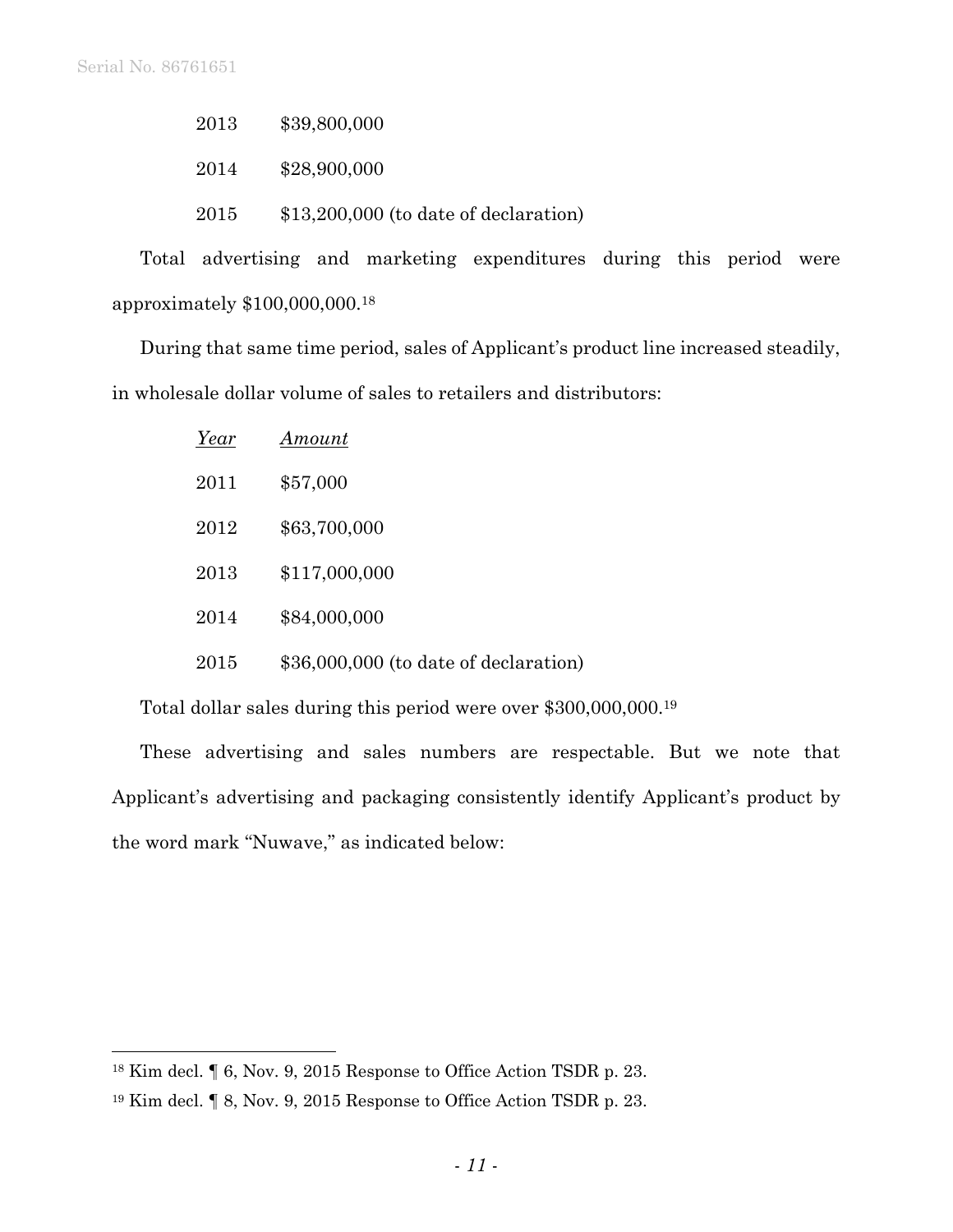$\overline{a}$ 



#### In Stock.

Sold by FW Sales and Fulfilled by Amazon. Gift-wrap available. Want it tomorrow, Sept. 12? Order within 3 hrs and choose Saturday Delivery at checkout. Details

21

· Heats up twice as fast

- Uses up to 70% less energy

<sup>2</sup> Boils water in so seconds 20



<sup>20</sup> Amazon.com 9/11/2015, Nov. 9, 2015 Response to Office Action TSDR p. 32.

 $21$  Target.com  $9/1/2015$ , Nov. 9, 2015 Response to Office Action TSDR p. 50.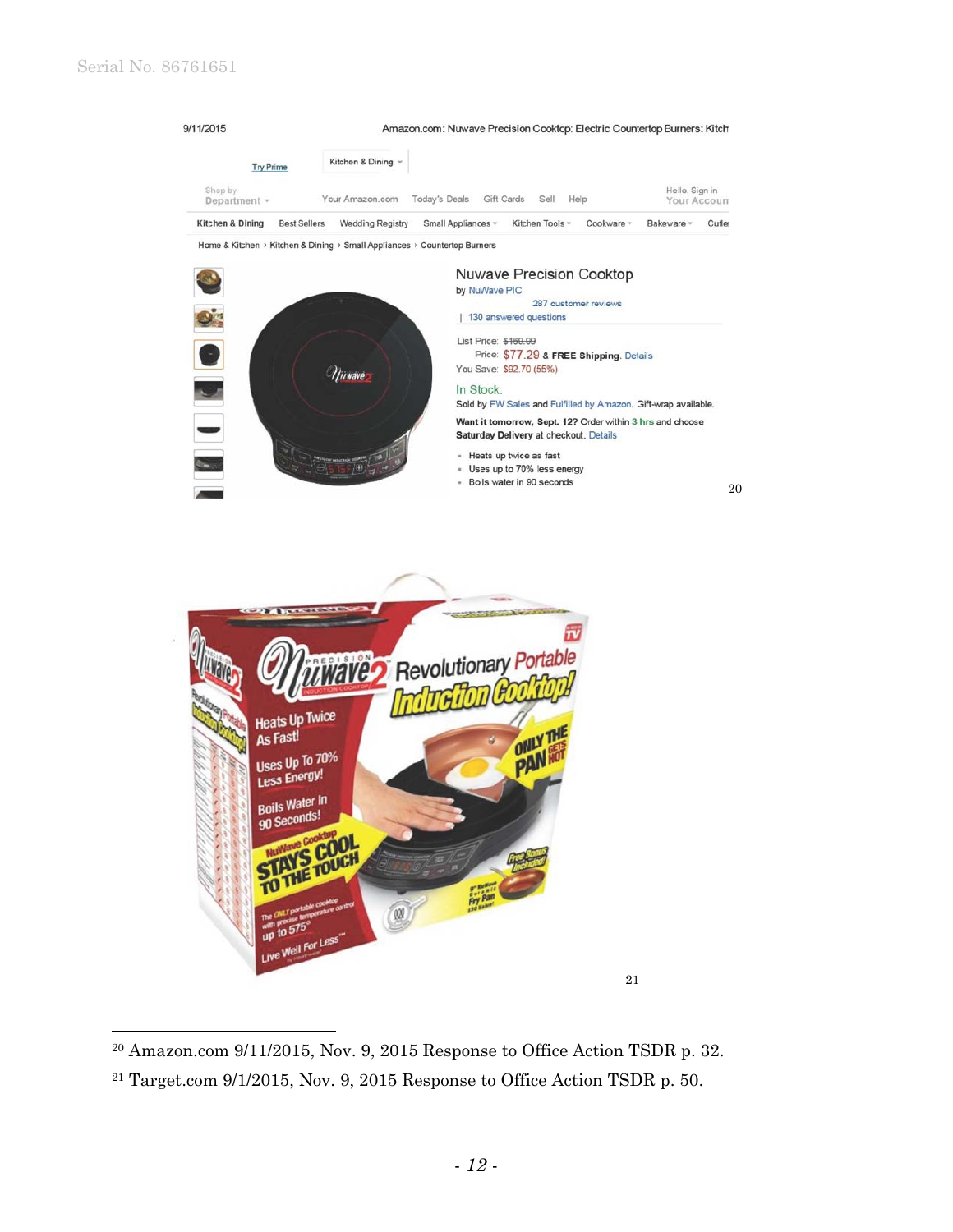"It is well-settled that, where, as here, a party's advertising and sales data is based on materials and packaging in which the mark at issue is almost always displayed with another mark, such data does not prove that the mark at issue possesses the requisite degree of consumer recognition." *ProMark Brands Inc. v. GFA Brands, Inc.,*  114 USPQ2d 1232, 1245 (TTAB 2015) (citing *In re Bongrain Int'l,* 894 F.2d 1316, 13 USPQ2d 1727, 1729 (Fed. Cir. 1990)); s*ee also In re Mogen David Wine Corp*., 372 F.2d 539, 152 USPQ 593, 595 (CCPA 1967) (promotion of a bottle design bearing other trademarks insufficient to show that the public views the bottle design alone as a trademark); *In re Soccer Sport Supply Co.*, 507 F.2d 1400, 184 USPQ 345, 348 (CCPA 1975) (advertising of soccer ball design with word marks "provide[s] no indication of a nexus between [the] design per se and a single source.") *cited in In re Koninklijke Philips Elecs.,* 112 USPQ2d at 1180-81.

 Similarly, the sales figures merely demonstrate the popularity of the product as a product bearing the "Nuwave" word mark; they do not demonstrate that the purchasing public recognizes the product design as a source indicator. *Braun Inc. v. Dynamics Corp. of America*, 975 F.2d 815, 24 USPQ2d 1121, 1131 (Fed. Cir. 1992) ("Similarly, the fact that there was an apparently large consumer demand for Braun's blender does not permit a finding the public necessarily associated the blender design with Braun."); *Stuart Spector Designs, Ltd. v. Fender Musical Instr. Corp.,* 94 USPQ2d 1549, 1572 (TTAB 2009) ("…mere figures demonstrating successful product sales are not probative of purchaser recognition of a configuration as an indication of source.").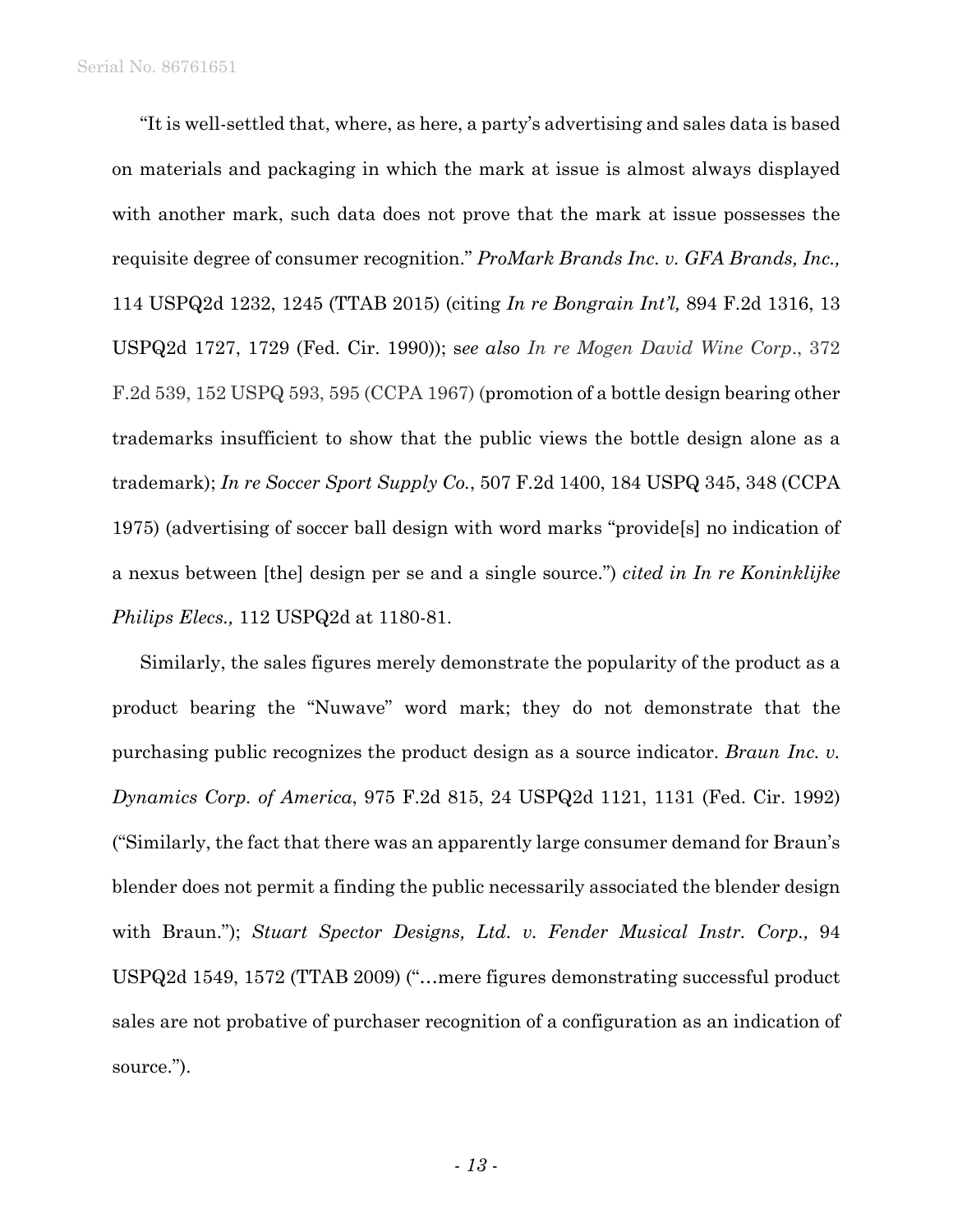Applicant asserts that its rounded design further promotes and leverages its existing customer association with its existing products, such as its "well-known" and "highly successful" countertop convection oven line, which is round, e.g.:



 But Applicant provides no supporting evidence of the extent of advertising, sales, or public recognition of the shape of its countertop convection oven line. Hence, Applicant's advertising and sales figures also fail to evince the development of consumer recognition of the induction cooktop product shape as denoting origin.

## *Intentional Copying*

 Mr. Kim declares that "In August 2015, I learned that a third party, Farberware Licensing Company, LLC, was selling a portable induction cooker bearing a product design that is almost identical to our … product design." … Applicant filed suit against Farberware and its manufacturer/supplier in U.S. District Court on September 15, 2015.23 Farberware quickly settled, and its product is no longer for sale.24 The manufacturers' respective cooktops are depicted as follows:

 $22$  Nov. 9, 2015 Response to Office Action TSDR pp. 18, 100.

<sup>&</sup>lt;sup>23</sup> Kim decl.  $\P\P$  9, 13, Nov. 9, 2015 Response to Office Action TSDR p. 24.

<sup>24</sup> Applicant's reply brief pp. 4-5.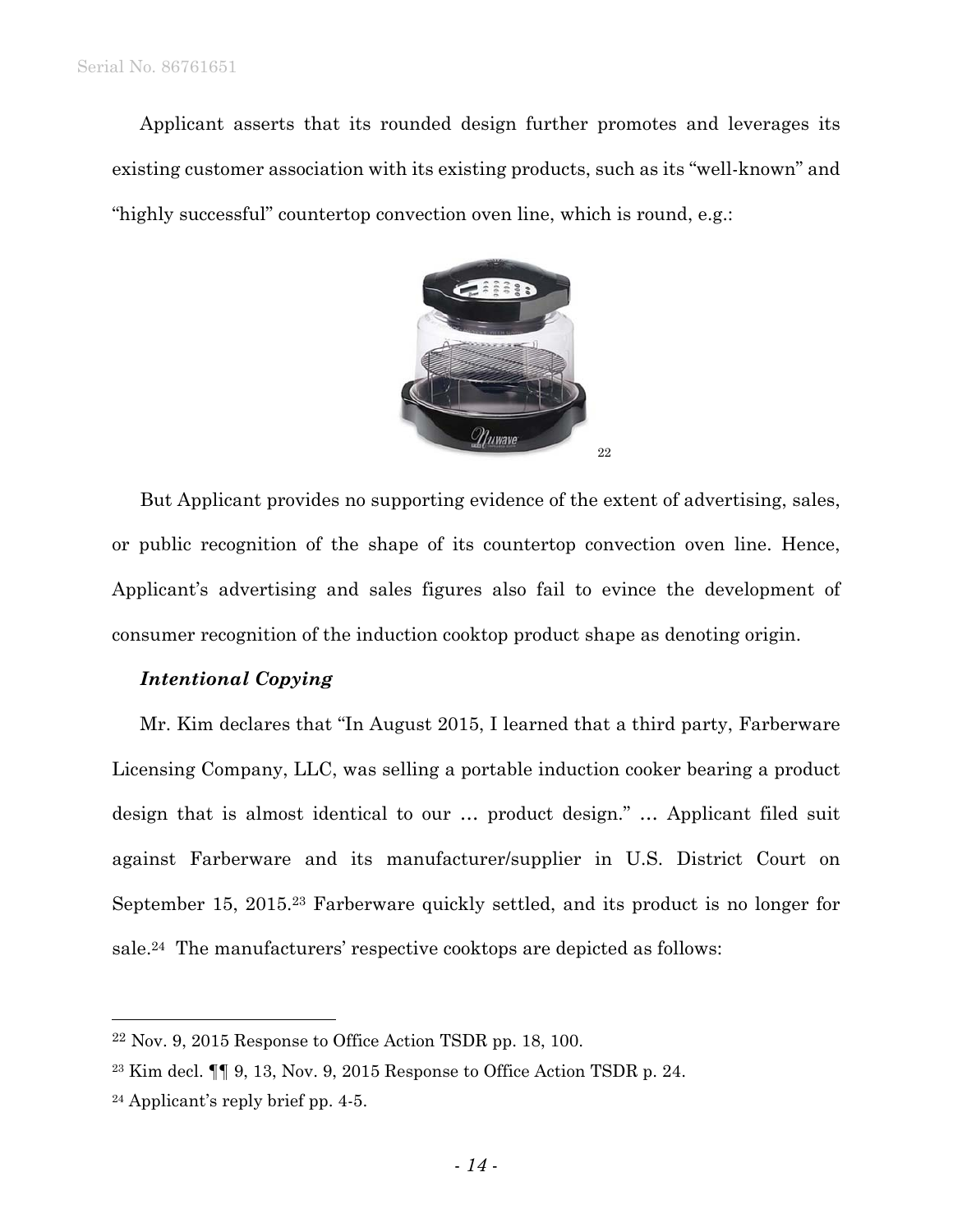

 But hasty settlement of a lawsuit evinces a desire to avoid litigation, not necessarily an acknowledgment that Applicant's product configuration has acquired distinctiveness. *See In re Wella Corp.,* 565 F.2d 143, 196 USPQ 7 n. 2 (CCPA 1977) ("Appellant argues that various letters (of record) from competitors indicating their discontinuance of use of its mark upon threat of legal action are evidence of its distinctiveness, but we agree with the TTAB that such evidence shows a desire of competitors to avoid litigation rather than distinctiveness of the mark.") *cited in In re Ennco Display Sys., Inc.,* 56 USPQ2d 1279, 1286 (TTAB 2000) ("We are unable to determine from the record whether the parties entered into the license agreements in recognition of the acquired distinctiveness of applicant's product configurations, in view of applicant's patents on the configurations, or in order to settle litigation.").

 Further, the complaint claimed that Farberware infringed not only Applicant's trade dress, but also Applicant's design patent for its cooktop shape, among other causes of action.26 So it is difficult to discern whether Farberware's quick settlement

 $25$  NuWave LLC v. Farberware Licensing Co., LLC, complaint  $\P$ 2 (Civil Action No. 1:15-cv-08101 in the Northern District of Illinois, Eastern Division), Nov. 9, 2015 Response to Office Action TSDR p. 76.

<sup>26</sup> U.S. Design Patent No. US D651,448, issued Jan. 3,2012, Count Three of Applicant's U.S. District Court complaint ¶¶ 80-86, Kim decl. ¶ 3, Nov. 9, 2015 Response to Office Action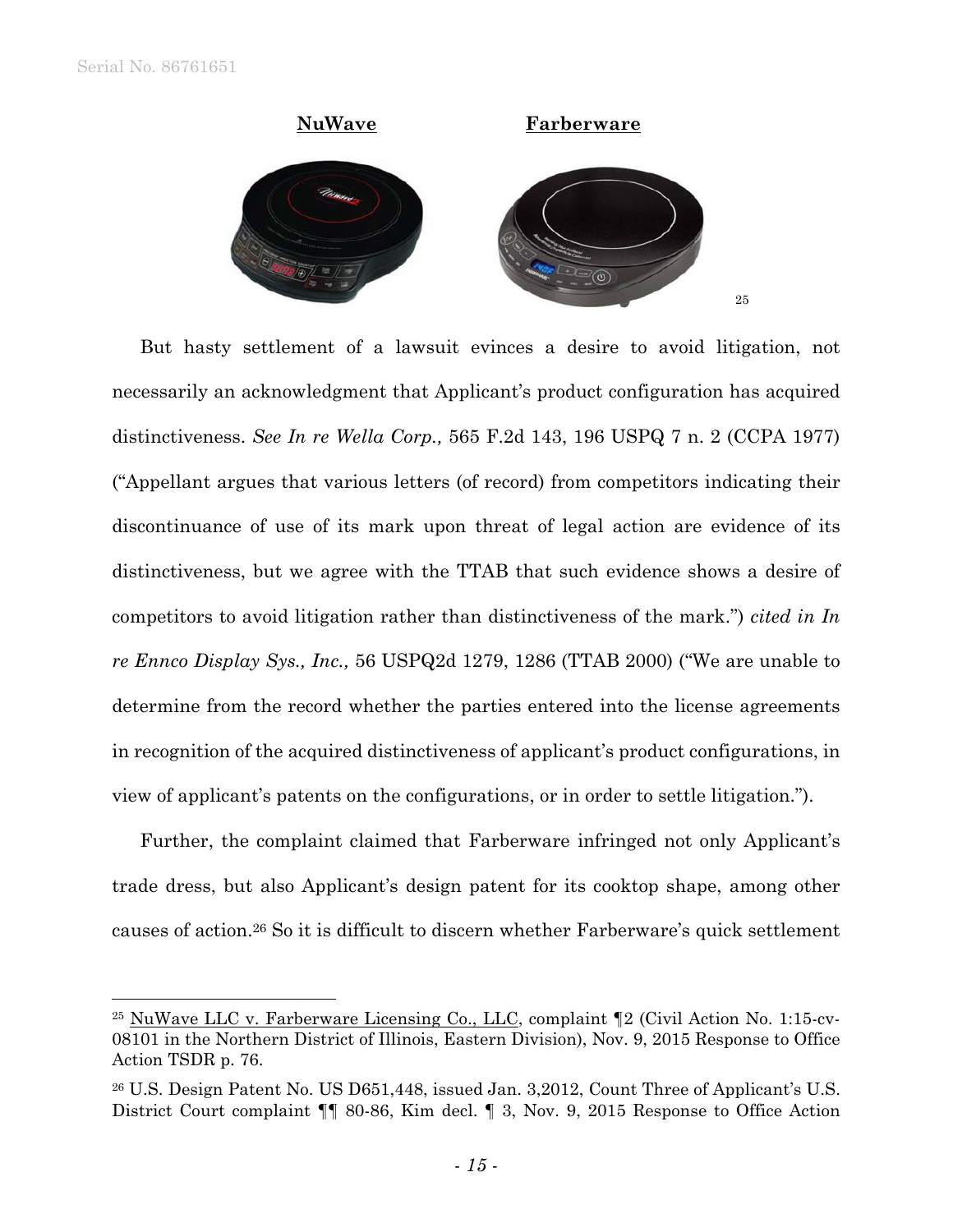was prompted by the trade dress claim, or by the other claims. We note in passing that Applicant's ownership of a design patent for the cooktop shape does not indicate that the shape is recognized by the consuming public as a source indicator. "[T]he fact that a device is or was the subject of a design patent does not, without more, bestow upon said device the aura of distinctiveness or recognition as a trademark." *In re R.M. Smith,* 222 USPQ at 3 (quoting *In re Honeywell,* 187 USPQ 576, 578 (TTAB 1975)); *see also In re Slokevage,* 78 USPQ2d at 1396 (finding lack of acquired distinctiveness for clothing design configuration, despite applicant's ownership of a design patent for the design).

 Furthermore, "[c]opying is only evidence of secondary meaning if the defendant's intent in copying is to confuse consumers and pass off his product as the plaintiff's." *Stuart Spector v. Fender,* 94 USPQ2d at 1575. There is no evidence of that in the record, as Farberware prominently displayed its own word mark on its packaging:



TSDR pp. 22, 41-46, 93-94. The complaint also claimed common law unfair competition and violation of the Illinois Deceptive Trade Practices Act.

<sup>&</sup>lt;sup>27</sup> Applicant's U.S. District Court complaint ¶63, Nov. 9, 2015 Response to Office Action TSDR p. 91.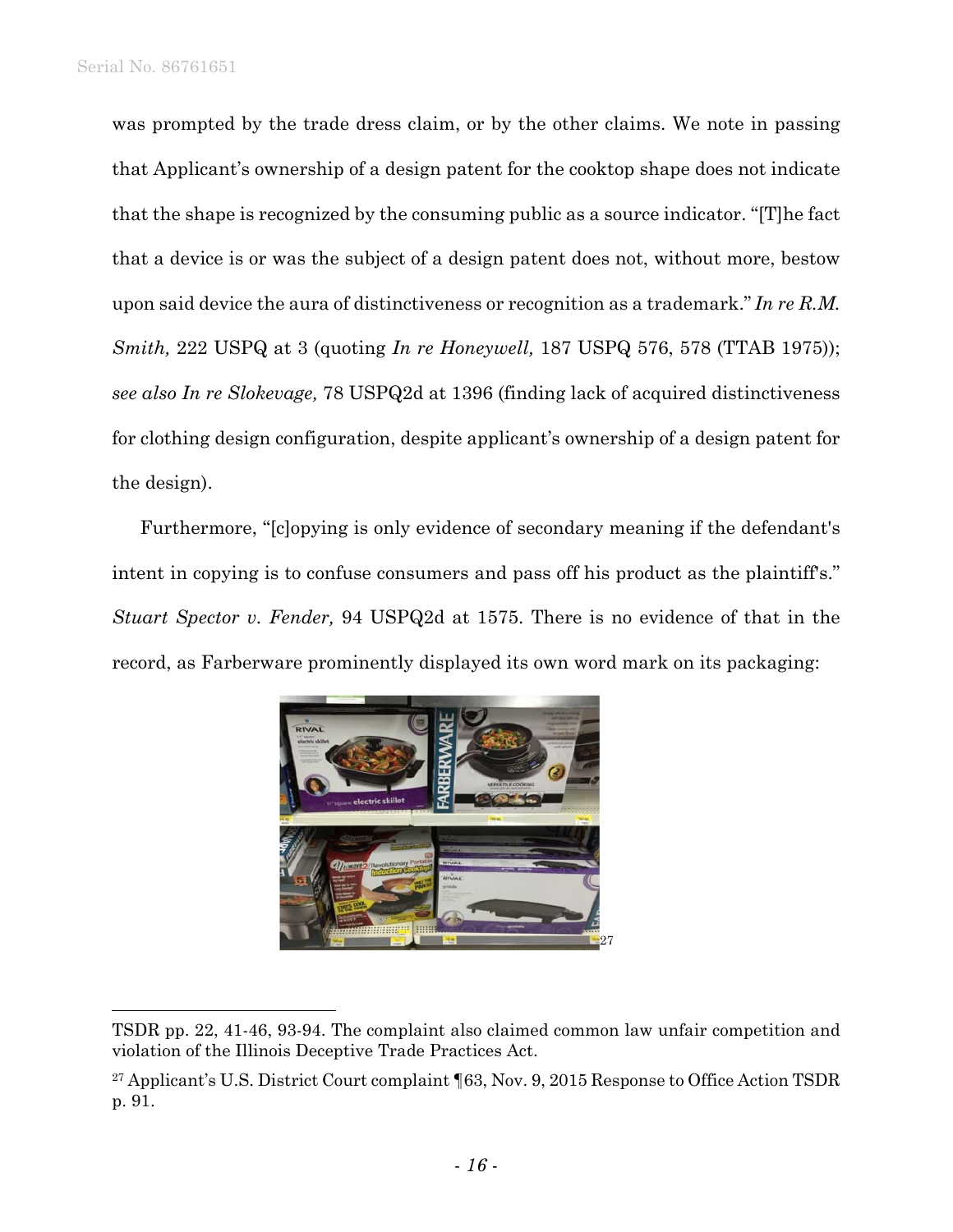"In any event, it is more common that competitors copy product designs for desirable qualities or features." *In re Ennco Display Systems,* 56 USPQ2d at 1286. "The fact that competitors are selling 'knock-offs' of comparable design may be indicative of their aims to exploit desirable functional features of the design, rather than to confuse purchasers as to the source of the goods." *In re Edward Ski Prods.*, 49 USPQ2d 2001, 2005 (TTAB 1999). Thus, this alleged copying does not prove the acquired distinctiveness of Applicant's design.

 Applicant argues that "the Examining Attorney appears to have not taken … the evidence in its totality. Instead, the Examining Attorney appears to have taken each factor individually and found that the evidence submitted for each factor is not sufficient on its own for a finding of acquired distinctiveness."28 We have, however, considered the evidence of record in its totality, and find that it fails to satisfy Applicant's burden of proving acquired distinctiveness. *See In re La. Fish Fry Prods., Ltd.*, 116 USPQ2d at 1264.

# III. **Conclusion**

1

Ultimately, the critical question is the effectiveness of Applicant's efforts in "creating a consumer association between the product configuration and the producer." *In re Ennco Display Systems,* 56 USPQ2d at 1285. The record in this case does not reveal that the claimed product configuration has acquired distinctiveness under Section 2(f) of the Trademark Act. Accordingly, based upon consideration of all

<sup>28</sup> Applicant's reply brief p. 4, 18 TTABVUE 5.